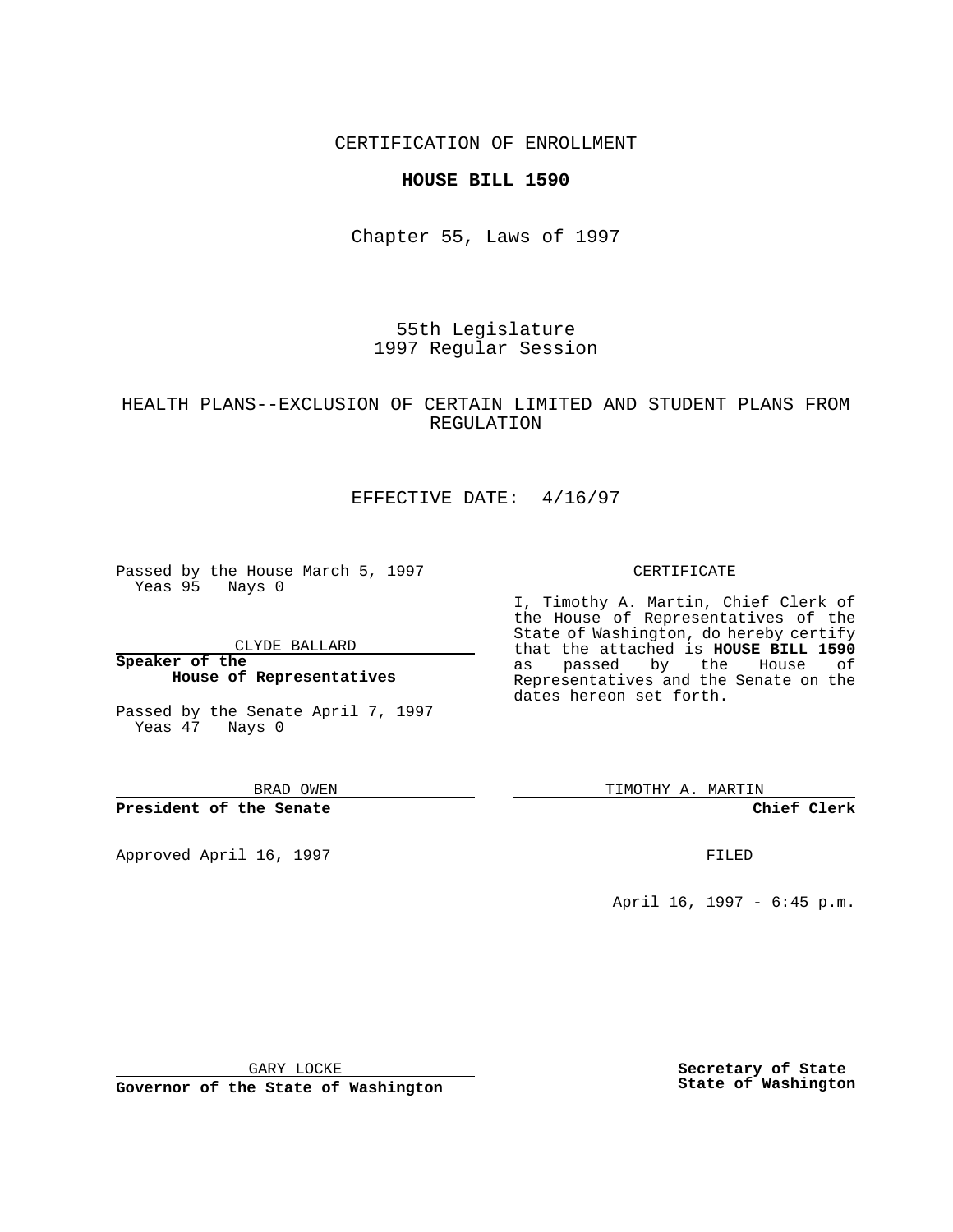# **HOUSE BILL 1590** \_\_\_\_\_\_\_\_\_\_\_\_\_\_\_\_\_\_\_\_\_\_\_\_\_\_\_\_\_\_\_\_\_\_\_\_\_\_\_\_\_\_\_\_\_\_\_

\_\_\_\_\_\_\_\_\_\_\_\_\_\_\_\_\_\_\_\_\_\_\_\_\_\_\_\_\_\_\_\_\_\_\_\_\_\_\_\_\_\_\_\_\_\_\_

Passed Legislature - 1997 Regular Session

**State of Washington 55th Legislature 1997 Regular Session By** Representatives Dyer and Backlund

Read first time 01/31/97. Referred to Committee on Health Care.

 AN ACT Relating to the definition of health plan; amending RCW 48.43.005; and declaring an emergency.

BE IT ENACTED BY THE LEGISLATURE OF THE STATE OF WASHINGTON:

 **Sec. 1.** RCW 48.43.005 and 1995 c 265 s 4 are each amended to read as follows:

 Unless otherwise specifically provided, the definitions in this section apply throughout this chapter.

 (1) "Adjusted community rate" means the rating method used to establish the premium for health plans adjusted to reflect actuarially demonstrated differences in utilization or cost attributable to geographic region, age, family size, and use of wellness activities.

 (2) "Covered person" or "enrollee" means a person covered by a health plan including an enrollee, subscriber, policyholder, beneficiary of a group plan, or individual covered by any other health plan.

 (3) "Eligible employee" means an employee who works on a full-time basis with a normal work week of thirty or more hours. The term includes a self-employed individual, including a sole proprietor, a partner of a partnership, and may include an independent contractor, if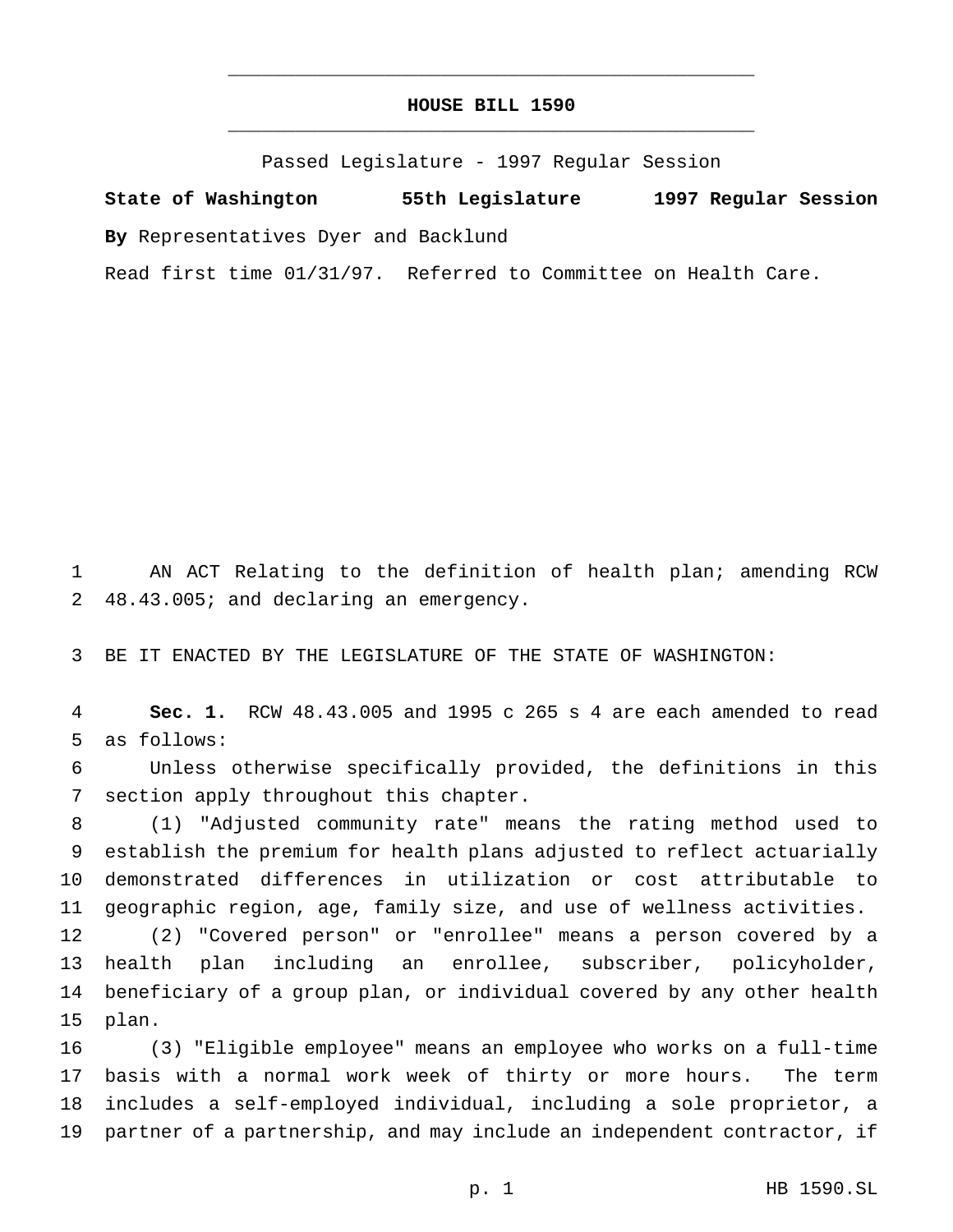the self-employed individual, sole proprietor, partner, or independent contractor is included as an employee under a health benefit plan of a small employer, but does not work less than thirty hours per week and derives at least seventy-five percent of his or her income from a trade or business through which he or she has attempted to earn taxable income and for which he or she has filed the appropriate internal revenue service form. Persons covered under a health benefit plan pursuant to the consolidated omnibus budget reconciliation act of 1986 shall not be considered eligible employees for purposes of minimum participation requirements of chapter 265, Laws of 1995.

 (4) "Enrollee point-of-service cost-sharing" means amounts paid to health carriers directly providing services, health care providers, or health care facilities by enrollees and may include copayments, coinsurance, or deductibles.

 (5) "Health care facility" or "facility" means hospices licensed under chapter 70.127 RCW, hospitals licensed under chapter 70.41 RCW, rural health care facilities as defined in RCW 70.175.020, psychiatric hospitals licensed under chapter 71.12 RCW, nursing homes licensed under chapter 18.51 RCW, community mental health centers licensed under chapter 71.05 or 71.24 RCW, kidney disease treatment centers licensed under chapter 70.41 RCW, ambulatory diagnostic, treatment, or surgical facilities licensed under chapter 70.41 RCW, drug and alcohol treatment facilities licensed under chapter 70.96A RCW, and home health agencies licensed under chapter 70.127 RCW, and includes such facilities if owned and operated by a political subdivision or instrumentality of the state and such other facilities as required by federal law and implementing regulations.

(6) "Health care provider" or "provider" means:

 (a) A person regulated under Title 18 or chapter 70.127 RCW, to practice health or health-related services or otherwise practicing health care services in this state consistent with state law; or

 (b) An employee or agent of a person described in (a) of this subsection, acting in the course and scope of his or her employment.

 (7) "Health care service" means that service offered or provided by health care facilities and health care providers relating to the prevention, cure, or treatment of illness, injury, or disease.

 (8) "Health carrier" or "carrier" means a disability insurer regulated under chapter 48.20 or 48.21 RCW, a health care service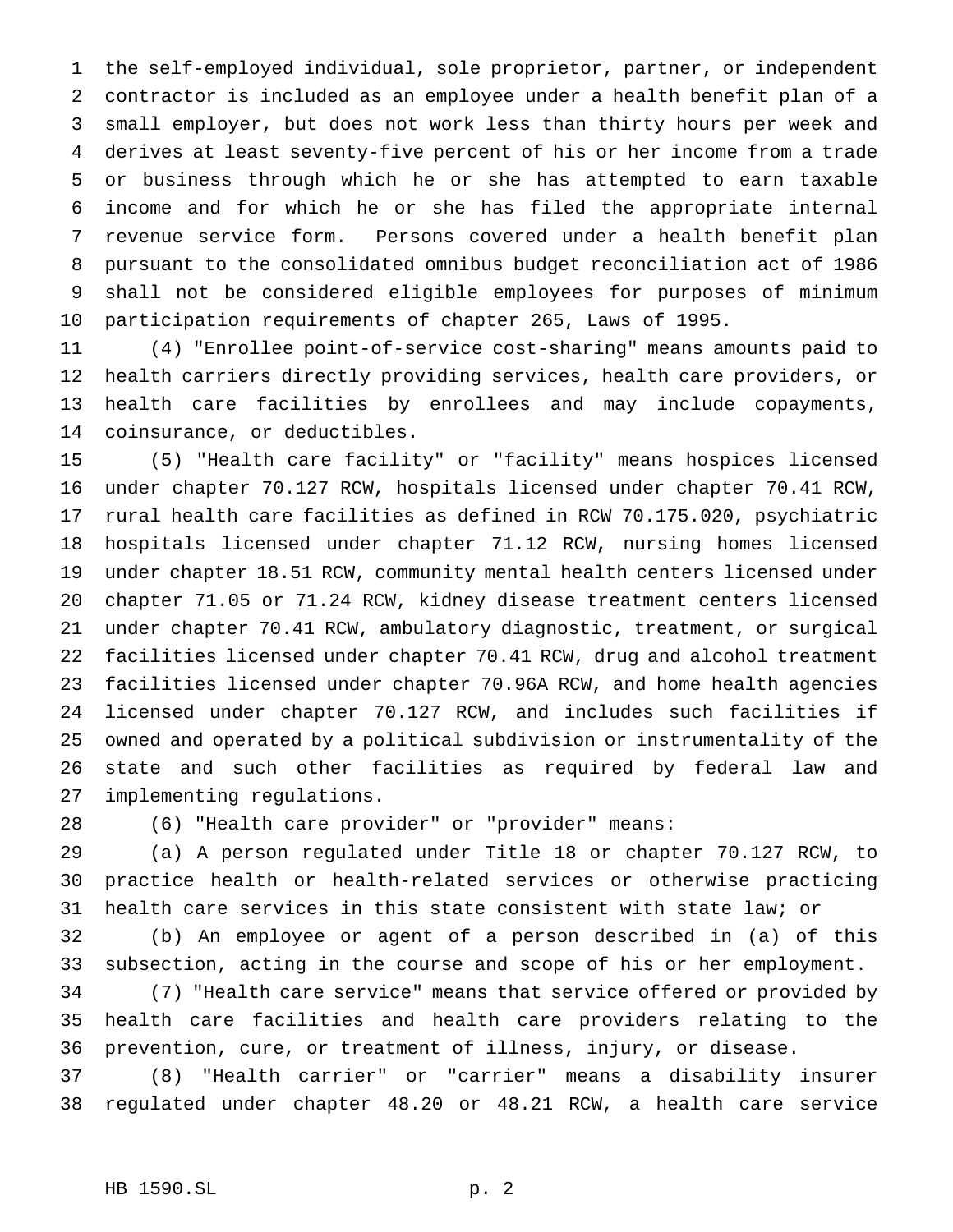contractor as defined in RCW 48.44.010, or a health maintenance organization as defined in RCW 48.46.020.

 (9) "Health plan" or "health benefit plan" means any policy, contract, or agreement offered by a health carrier to provide, arrange, reimburse, or pay for health care service except the following:

(a) Long-term care insurance governed by chapter 48.84 RCW;

 (b) Medicare supplemental health insurance governed by chapter 48.66 RCW;

 (c) Limited health care service offered by limited health care service contractors in accordance with RCW 48.44.035;

(d) Disability income;

 (e) Coverage incidental to a property/casualty liability insurance policy such as automobile personal injury protection coverage and homeowner guest medical;

(f) Workers' compensation coverage;

(g) Accident only coverage;

 (h) Specified disease and hospital confinement indemnity when marketed solely as a supplement to a health plan;

19 (i) Employer-sponsored self-funded health plans; ((and))

20 (j) Dental only and vision only coverage; and

 (k) Plans deemed by the insurance commissioner to have a short-term 22 limited purpose or duration, or to be a student-only plan that is 23 guaranteed renewable while the covered person is enrolled as a regular 24 full-time undergraduate or graduate student at an accredited higher education institution, after a written request for such classification 26 by the carrier and subsequent written approval by the insurance commissioner.

 (10) "Basic health plan services" means that schedule of covered health services, including the description of how those benefits are to be administered, that are required to be delivered to an enrollee under the basic health plan, as revised from time to time.

 (11) "Preexisting condition" means any medical condition, illness, or injury that existed any time prior to the effective date of coverage.

 (12) "Premium" means all sums charged, received, or deposited by a health carrier as consideration for a health plan or the continuance of a health plan. Any assessment or any "membership," "policy," "contract," "service," or similar fee or charge made by a health carrier in consideration for a health plan is deemed part of the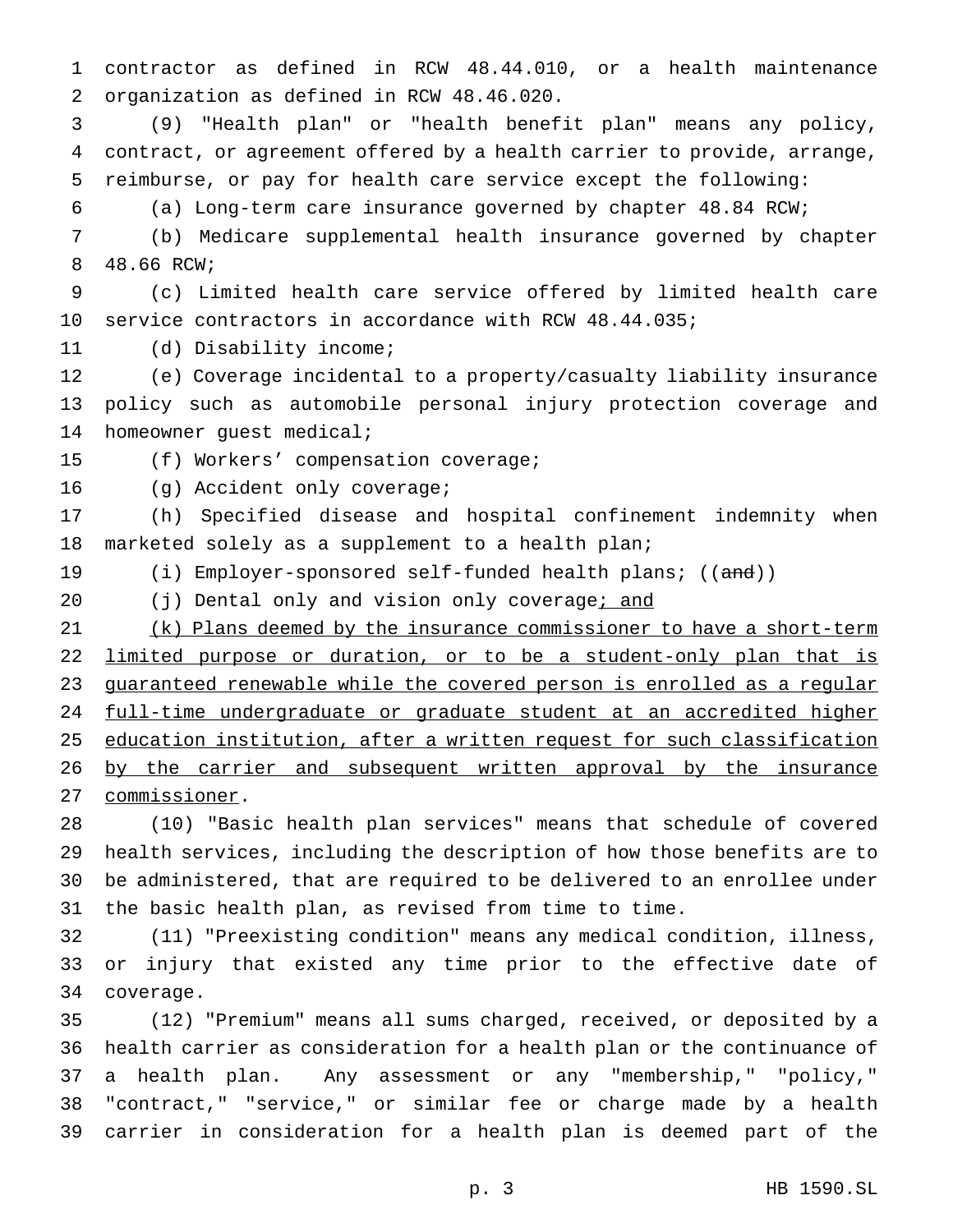premium. "Premium" shall not include amounts paid as enrollee point-of-service cost-sharing.

 (13) "Small employer" means any person, firm, corporation, partnership, association, political subdivision except school districts, or self-employed individual that is actively engaged in business that, on at least fifty percent of its working days during the preceding calendar quarter, employed no more than fifty eligible employees, with a normal work week of thirty or more hours, the majority of whom were employed within this state, and is not formed primarily for purposes of buying health insurance and in which a bona fide employer-employee relationship exists. In determining the number of eligible employees, companies that are affiliated companies, or that are eligible to file a combined tax return for purposes of taxation by this state, shall be considered an employer. Subsequent to the issuance of a health plan to a small employer and for the purpose of determining eligibility, the size of a small employer shall be determined annually. Except as otherwise specifically provided, a small employer shall continue to be considered a small employer until the plan anniversary following the date the small employer no longer meets the requirements of this definition. The term "small employer" includes a self-employed individual or sole proprietor. The term "small employer" also includes a self-employed individual or sole proprietor who derives at least seventy-five percent of his or her income from a trade or business through which the individual or sole proprietor has attempted to earn taxable income and for which he or she has filed the appropriate internal revenue service form 1040, schedule C or F, for the previous taxable year.

 (14) "Wellness activity" means an explicit program of an activity consistent with department of health guidelines, such as, smoking cessation, injury and accident prevention, reduction of alcohol misuse, appropriate weight reduction, exercise, automobile and motorcycle safety, blood cholesterol reduction, and nutrition education for the purpose of improving enrollee health status and reducing health service costs.

 (15) "Basic health plan" means the plan described under chapter 70.47 RCW, as revised from time to time.

 NEW SECTION. **Sec. 2.** This act is necessary for the immediate preservation of the public peace, health, or safety, or support of the